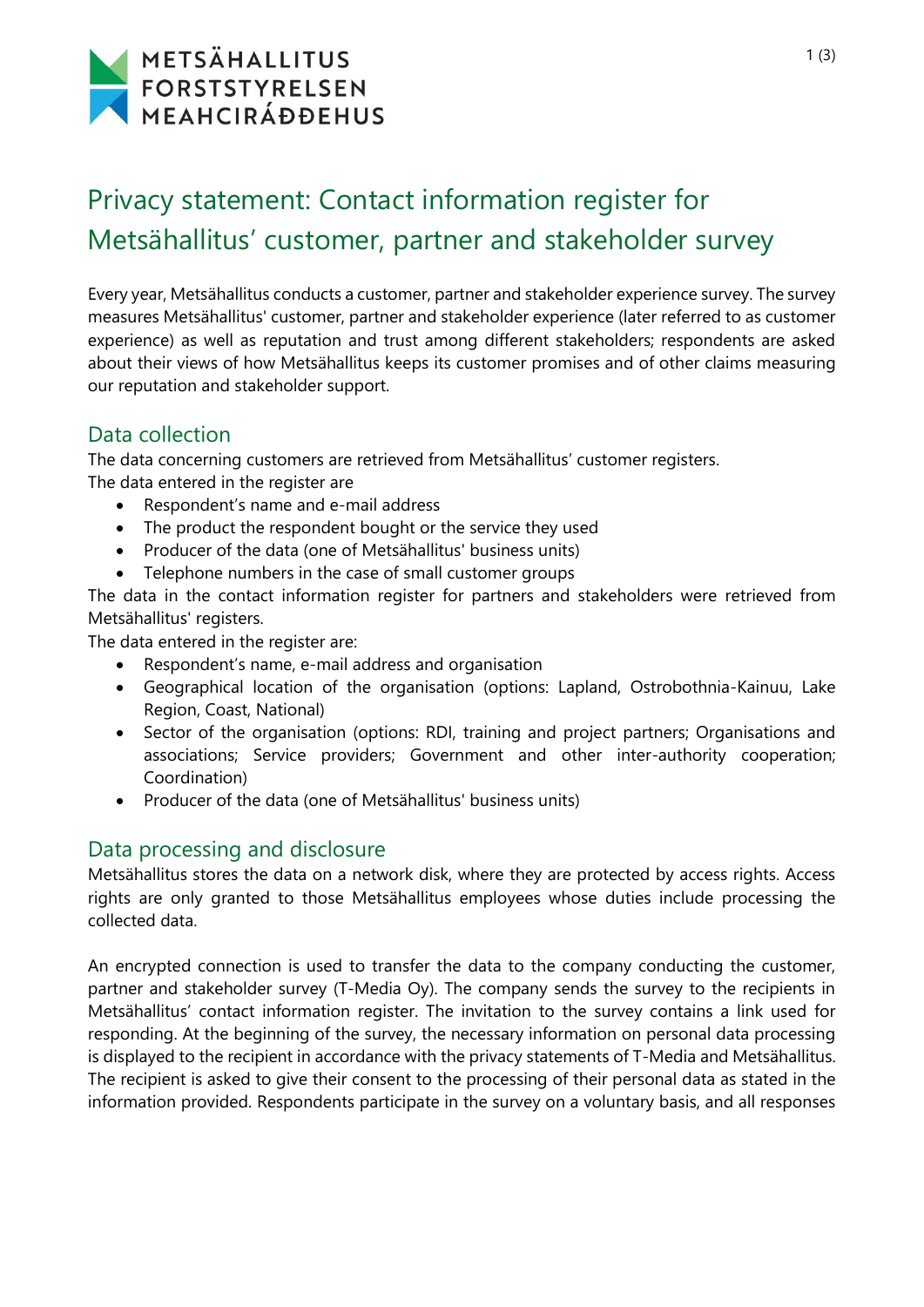# METSÄHALLITUS FORSTSTYRELSEN<br>MEAHCIRÁÐÐEHUS

are anonymised. All responses are both processed and reported anonymously, ensuring that they cannot be linked to individual respondents.

In the customer, partner and stakeholder survey, Metsähallitus is the controller of the contact information lists containing personal data it hands over to T-Media Oy, and this company is the processor of personal data. Consequently, Metsähallitus is responsible for the controller's duties in this survey. As the processor of personal data, T-Media Oy is responsible for the relevant obligations, including deleting the contact information containing personal data on the schedule specified with Metsähallitus.

If necessary in order to supplement the data, T-Media Oy complements the customer, partner and stakeholder surveys with telephone interviews. Complementary telephone interviews are usually necessary to achieve a sufficiently large set of respondents, especially among difficult-to-reach or customer or stakeholder segments small in numbers partners. The contents of the interviews are the same as in the questionnaire previously sent to these stakeholders by e-mail.

#### Data protection

The data in the contact information register are protected in compliance with the best information security practice, current legislation and regulations, and supplementary instructions issued by Metsähallitus.

#### Data storage

The contact information register is stored on Metsähallitus' premises, which have appropriate protection. The data can be used as part of Metsähallitus' future partner and stakeholder surveys. T-Media Oy destroys the extract from Metsähallitus' contact information register once the survey has been completed.

### Rights of the data subject

The data subject has the right to access the data held by the controller concerning him or her, the right to request the rectification of inaccurate and incorrect data, and the right to request the restriction of the processing of this data as long as its accuracy is being verified. The data subject also has the right to lodge a complaint with a supervisory authority regarding the actions carried out in the processing of the personal data, as well as the right to exercise their rights as specified in the GDPR and supplementary national legislation.

## Contact details of the controller

Questions concerning this privacy statement and the data subject's rights are primarily answered by the persons responsible for this contact information register:

- Sanna Konola [\(sanna.konola@metsa.fi\)](mailto:sanna.konola@metsa.fi), tel. 0406248501
- Kristiina Vuopala [\(kristiina.vuopala@metsa.fi,](mailto:kristiina.vuopala@metsa.fi) tel. 0206397695